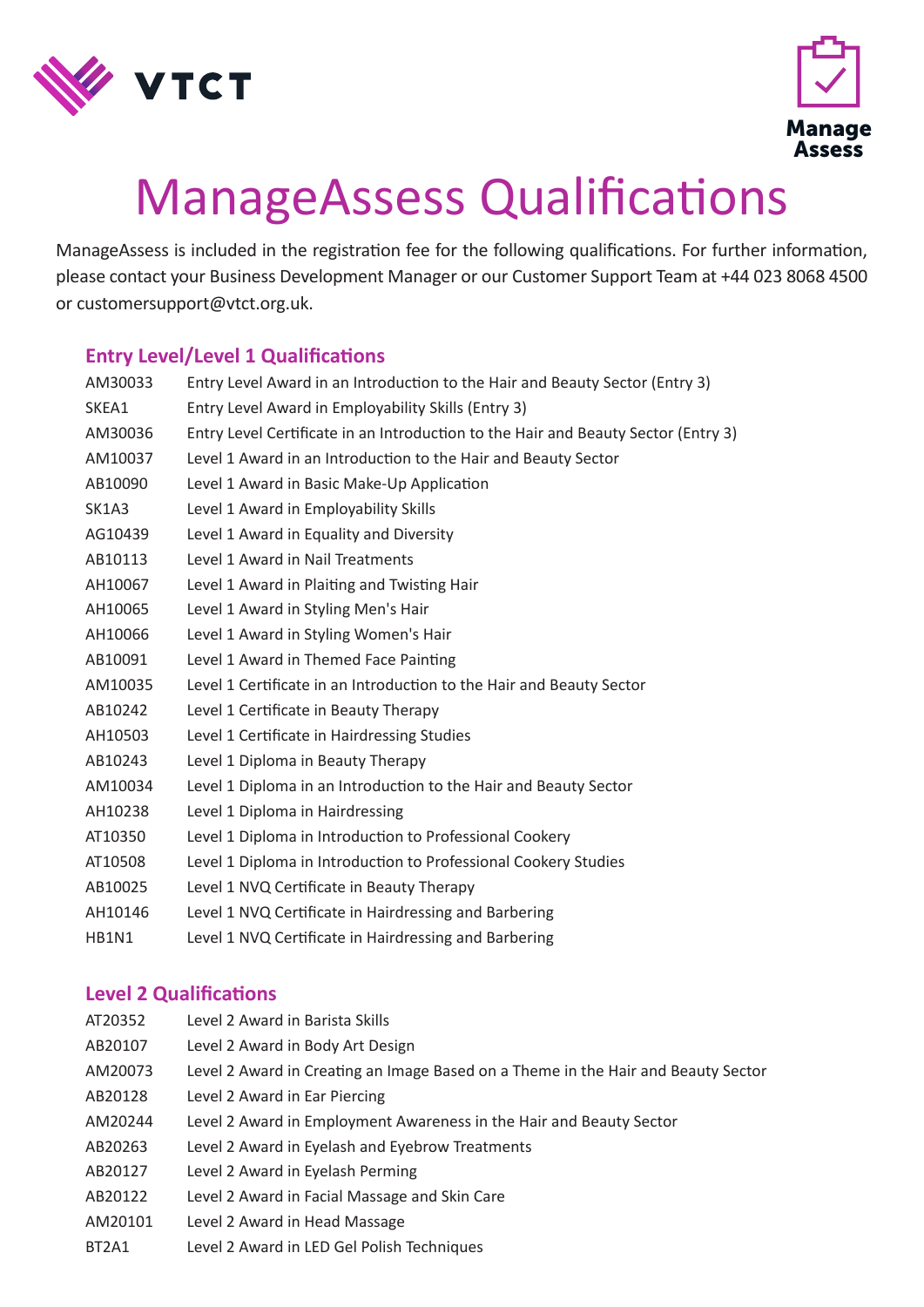



ManageAssess is included in the registration fee for the following qualifications. For further information, please contact your Business Development Manager or our Customer Support Team at +44 023 8068 4500 or customersupport@vtct.org.uk.

| AB20126 | Level 2 Award in Mendhi Skin Decoration                                                                               |
|---------|-----------------------------------------------------------------------------------------------------------------------|
| AB20120 | Level 2 Award in Nail Art                                                                                             |
| AB20262 | Level 2 Award in Nail Technology                                                                                      |
| AM20070 | Level 2 Award in Photographic Make-Up and Dressing Hair                                                               |
| AM20528 | Level 2 Award in Preparing to Run a Hair and Beauty Business                                                          |
| AM20169 | Level 2 Award in Preventing Contact Dermatitis                                                                        |
| AH20048 | Level 2 Award in Scalp Massage Services                                                                               |
| AB20106 | Level 2 Award in Shaping and Colouring Eyebrows                                                                       |
| AG20529 | Level 2 Award in Skin Cancer Awareness for Non-Healthcare Professionals                                               |
| AB20104 | Level 2 Award in Skin Tanning Techniques                                                                              |
| AH20071 | Level 2 Award in the Art of Colouring Hair                                                                            |
| AH20072 | Level 2 Award in the Art of Dressing Hair                                                                             |
| AB20103 | Level 2 Award in the Art of Photographic Make-Up                                                                      |
| AB20125 | Level 2 Award in Threading Depilation                                                                                 |
| AB20123 | Level 2 Award in Wax Depilation                                                                                       |
| AH20046 | Level 2 Certificate in African Caribbean Hairdressing                                                                 |
| AH20045 | Level 2 Certificate in Barbering                                                                                      |
| AB20183 | Level 2 Certificate in Beauty Services                                                                                |
| AB20178 | Level 2 Certificate in Beauty Specialist Techniques                                                                   |
| AH20044 | Level 2 Certificate in Colouring Hair                                                                                 |
| AB20118 | Level 2 Certificate in Cosmetic Make-Up                                                                               |
| AB20115 | Level 2 Certificate in Cosmetic Make-up and Beauty Consultancy                                                        |
| AH20047 | Level 2 Certificate in Cutting Hair                                                                                   |
| AF20094 | Level 2 Certificate in Fitness Instructing - Exercise to Music                                                        |
| AF20092 | Level 2 Certificate in Fitness Instructing - Gym-Based Exercise                                                       |
| AF20093 | Level 2 Certificate in Fitness Instructing - Water-Based Exercise                                                     |
| AH20166 | Level 2 Certificate in Hairdressing Services                                                                          |
| AT20362 | Level 2 Certificate in Hospitality and Catering Principles (Professional Cookery - Food Prepa-<br>ration and Cooking) |
| AT20363 | Level 2 Certificate in Hospitality and Catering Principles (Professional Cookery)                                     |
| AB20119 | Level 2 Certificate in Make-up and Manicure                                                                           |
| AB20117 | Level 2 Certificate in Nail Technology                                                                                |
| AH20041 | Level 2 Certificate in Women's Hairdressing                                                                           |
| HB2D3   | Level 2 Diploma for Hair Professionals (Barbering)                                                                    |
| HB2D4   | Level 2 Diploma for Hair Professionals (Hairdressing)                                                                 |
| HC2D7   | Level 2 Diploma in Bakery and Patisserie                                                                              |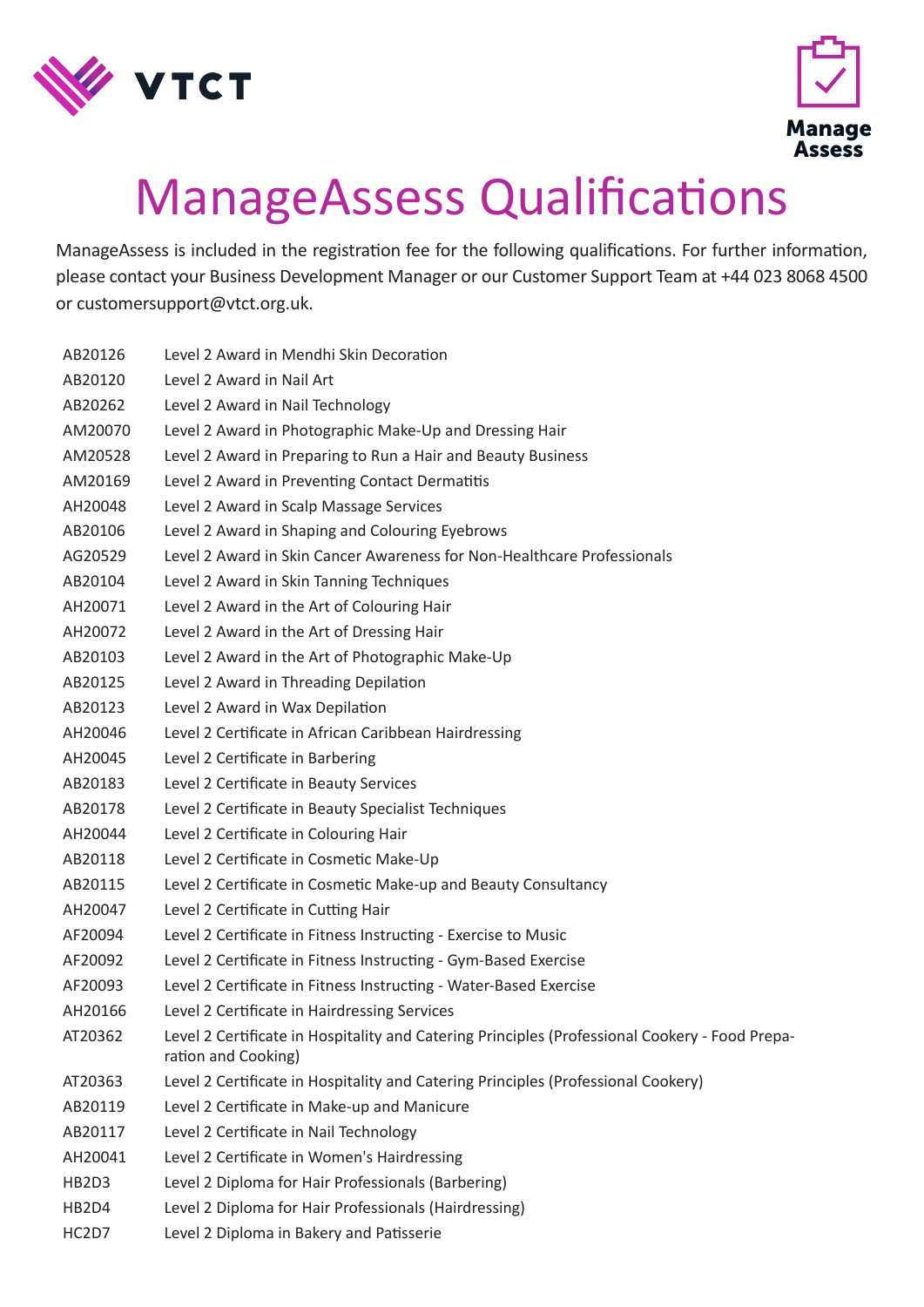



ManageAssess is included in the registration fee for the following qualifications. For further information, please contact your Business Development Manager or our Customer Support Team at +44 023 8068 4500 or customersupport@vtct.org.uk.

| AH20040                        | Level 2 Diploma in Barbering                                                  |
|--------------------------------|-------------------------------------------------------------------------------|
| HB2D2                          | Level 2 Diploma in Barbering                                                  |
| AH20505                        | Level 2 Diploma in Barbering Studies                                          |
| AB20086                        | Level 2 Diploma in Beauty Specialist Techniques                               |
| BT2D1                          | Level 2 Diploma in Beauty Therapy                                             |
| C <sub>2</sub> SD <sub>1</sub> | Level 2 Diploma in Customer Service                                           |
| AM20173                        | Level 2 Diploma in Hair and Beauty Services                                   |
| BT2D5                          | Level 2 Diploma in Hair and Make-up Artistry                                  |
| AM20241                        | Level 2 Diploma in Hair and Media Make-up                                     |
| AM20513                        | Level 2 Diploma in Hair and Media Make-up Studies                             |
| AH20172                        | Level 2 Diploma in Hairdressing Services                                      |
| AH20504                        | Level 2 Diploma in Hairdressing Studies                                       |
| HB2D1                          | Level 2 Diploma in Ladies Hairdressing                                        |
| AT20364                        | Level 2 Diploma in Professional Cookery                                       |
| AT20510                        | Level 2 Diploma in Professional Cookery Studies                               |
| AF20487                        | Level 2 Diploma in Sports Studies                                             |
| AH20225                        | Level 2 Diploma in Women's and Men's Hairdressing                             |
| AH20167                        | Level 2 Diploma in Women's Hairdressing                                       |
| BT2ED1                         | Level 2 Extended Diploma in Beauty Therapy                                    |
| AH20276                        | Level 2 NVQ Award in Cutting Men's Hair                                       |
| AB20290                        | Level 2 NVQ Award in Eyebrow and Eyelash Treatments                           |
| AB20330                        | Level 2 NVQ Award in Make-Up                                                  |
| AB20329                        | Level 2 NVQ Award in Providing Manicure Services                              |
| AB20308                        | Level 2 NVQ Award in Providing Pedicure Services                              |
| AH20283                        | Level 2 NVQ Award in Shampooing, Conditioning and Treating the Hair and Scalp |
| AH20285                        | Level 2 NVQ Award in Styling and Finishing Hair                               |
| AH20149                        | Level 2 NVQ Diploma in Barbering                                              |
| HB2N1                          | Level 2 NVQ Diploma in Barbering                                              |
| AB20026                        | Level 2 NVQ Diploma in Beauty Therapy General                                 |
| AT20367                        | Level 2 NVQ Diploma in Food and Beverage Service                              |
| AH20147                        | Level 2 NVQ Diploma in Hairdressing                                           |
| HB2N2                          | Level 2 NVQ Diploma in Hairdressing                                           |
| AT20370                        | Level 2 NVQ Diploma in Hospitality Service                                    |
| AB20028                        | Level 2 NVQ Diploma in Nail Services                                          |
|                                |                                                                               |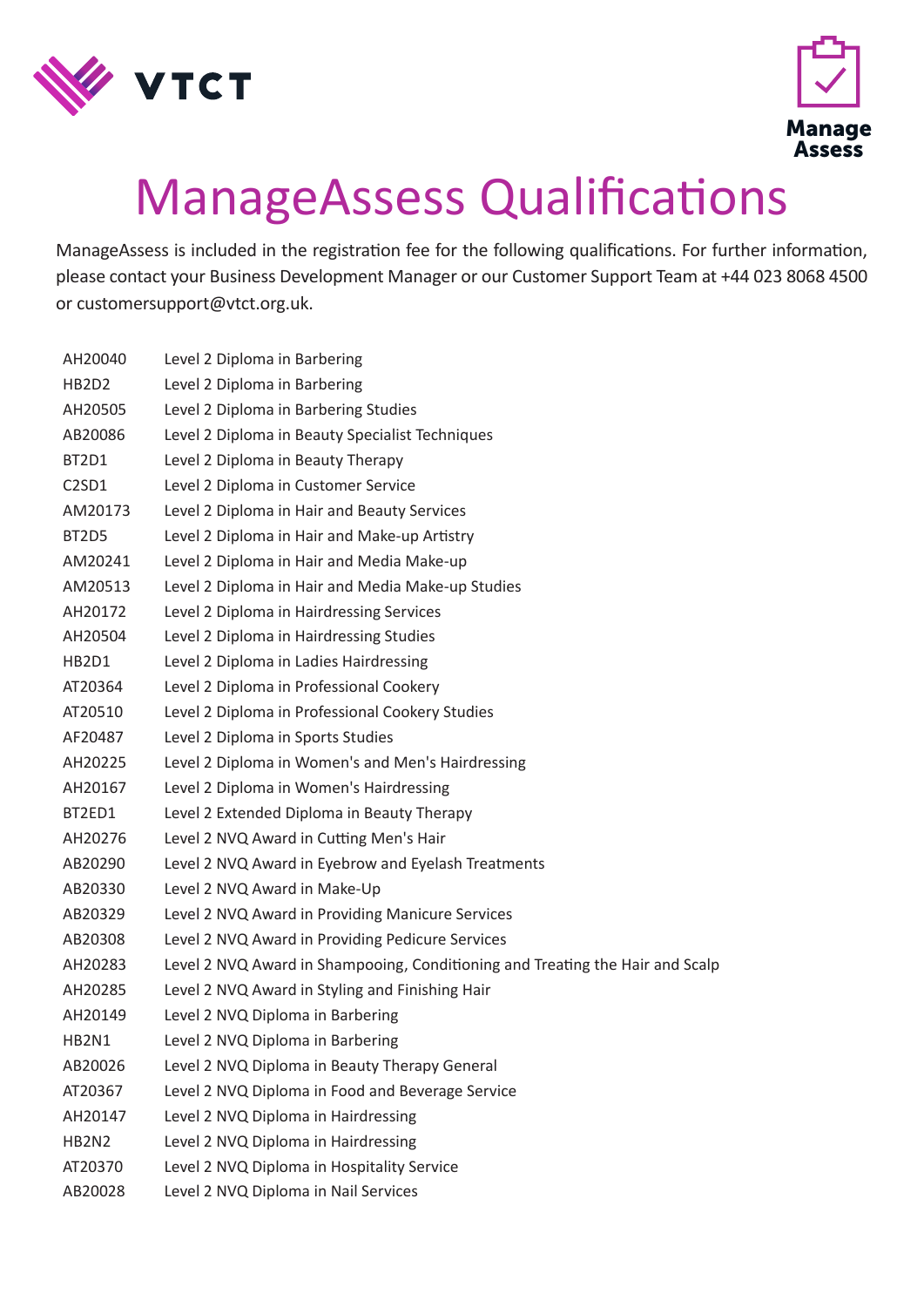



ManageAssess is included in the registration fee for the following qualifications. For further information, please contact your Business Development Manager or our Customer Support Team at +44 023 8068 4500 or customersupport@vtct.org.uk.

#### **Level 3 Qualifications**

| AB30144 | Level 3 Award in Advanced (Intimate) Waxing Techniques                                      |
|---------|---------------------------------------------------------------------------------------------|
| AG30200 | Level 3 Award in Assessing Competence in the Work Environment                               |
| AG30201 | Level 3 Award in Assessing Vocationally Related Achievement                                 |
| AH30059 | Level 3 Award in Bridal Hairstyling                                                         |
| AB30108 | Level 3 Award in Camouflage Make-Up                                                         |
| AH30075 | Level 3 Award in Creative Hairdressing Design Skills                                        |
| AH30057 | Level 3 Award in Cutting Women's Hair                                                       |
| AF30455 | Level 3 Award in Designing Physical Activity Programmes for Antenatal and Postnatal Clients |
| AC30444 | Level 3 Award in Healthy Eating and Wellbeing for the Complementary Therapy Client          |
| AB30143 | Level 3 Award in Lash Extensions                                                            |
| AB30111 | Level 3 Award in Media Make-Up                                                              |
| AB30112 | Level 3 Award in Nail Enhancements and Advanced Hand and Nail Art Techniques                |
| AF30081 | Level 3 Award in Nutrition for Physical Activity                                            |
| AG30199 | Level 3 Award in Understanding the Principles and Practices of Assessment                   |
| AG30202 | Level 3 Certificate in Assessing Vocational Achievement                                     |
| AH30054 | Level 3 Certificate in Colouring Hair                                                       |
| BT3C7   | Level 3 Certificate in Cosmetic Camouflage                                                  |
| AH30061 | Level 3 Certificate in Creative Hair Design                                                 |
| AB30140 | Level 3 Certificate in Epilation                                                            |
| AB30142 | Level 3 Certificate in Face and Body Art                                                    |
| BT3C8   | Level 3 Certificate in Fashion and Photographic Make-up                                     |
| AH30060 | Level 3 Certificate in Hair Extension Services                                              |
| BT3C9   | Level 3 Certificate in Indian Head Massage                                                  |
| AB30177 | Level 3 Certificate in Massage using Pre-Blended Aromatherapy Oils                          |
| AF30079 | Level 3 Certificate in Personal Training                                                    |
| AM30235 | Level 3 Certificate in Salon Management                                                     |
| AM30180 | Level 3 Certificate in Stone Therapy Massage                                                |
| AM30136 | Level 3 Certificate in Swedish Massage                                                      |
| AC30335 | Level 3 Certificate in Thai Massage                                                         |
| HC3D2   | Level 3 Diploma in Advanced Professional Cookery                                            |
| AT30377 | Level 3 Diploma in Advanced Professional Cookery                                            |
| AC30404 | Level 3 Diploma in Aromatherapy                                                             |
| HB3D2   | Level 3 Diploma in Barbering                                                                |
| BT3D3   | Level 3 Diploma in Beauty Make-up Techniques                                                |
| BT3D4   | Level 3 Diploma in Beauty Therapy                                                           |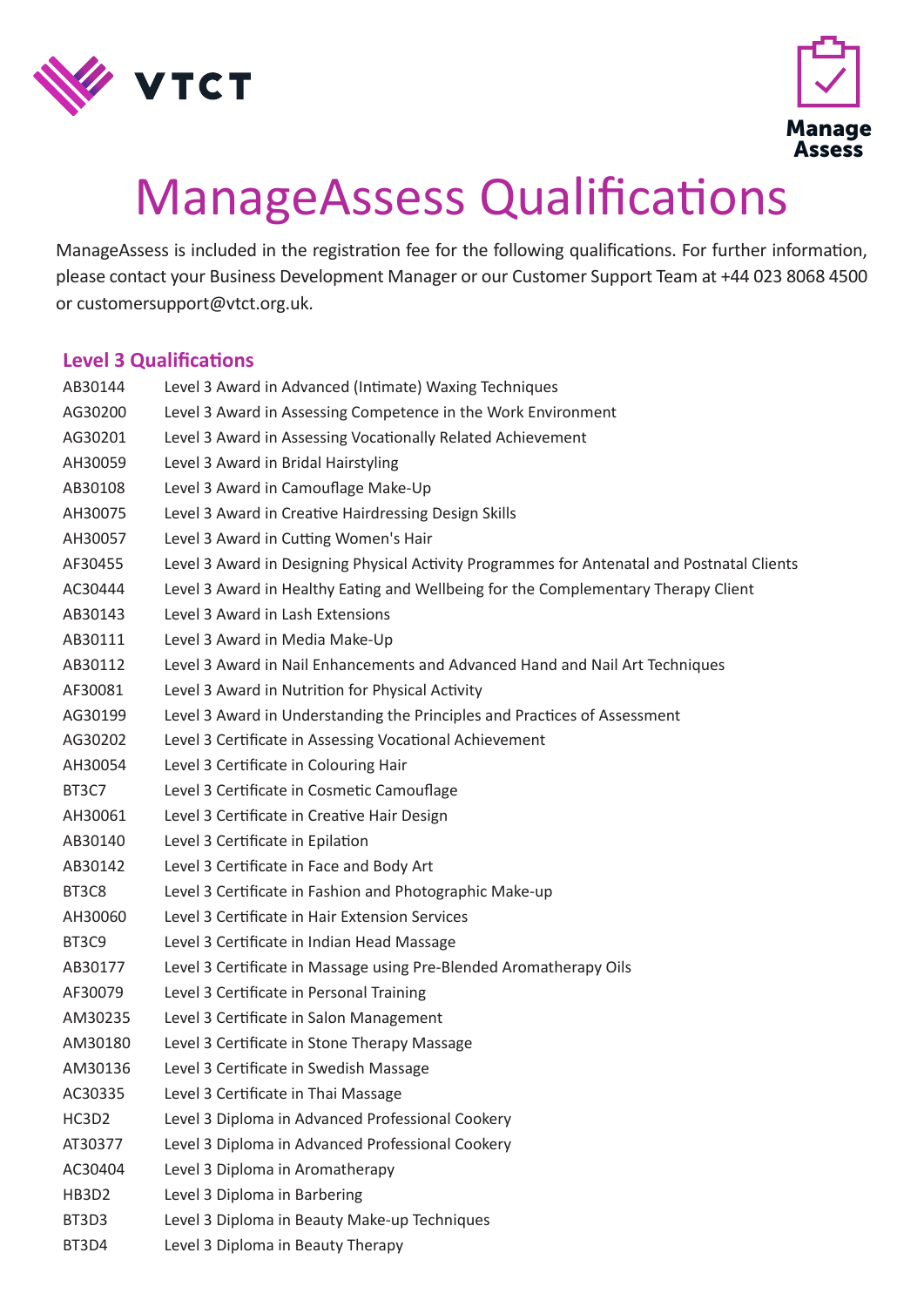



ManageAssess is included in the registration fee for the following qualifications. For further information, please contact your Business Development Manager or our Customer Support Team at +44 023 8068 4500 or customersupport@vtct.org.uk.

| AB30493 | Level 3 Diploma in Beauty Therapy Studies                                 |
|---------|---------------------------------------------------------------------------|
| AB30494 | Level 3 Diploma in Beauty Therapy Studies (Make-up)                       |
| AB30133 | Level 3 Diploma in Beauty Therapy Treatments                              |
| CT3D1   | Level 3 Diploma in Complementary Therapies                                |
| AC30403 | Level 3 Diploma in Complementary Therapies                                |
| AM30514 | Level 3 Diploma in Fashion, Theatre and Media Hair and Make-up Studies    |
| AT30378 | Level 3 Diploma in Food and Beverage Service Supervision                  |
| HB3D1   | Level 3 Diploma in Hairdressing                                           |
| HB3D5   | Level 3 Diploma in Hairdressing for Chemical Technicians                  |
| HB3D3   | Level 3 Diploma in Hairdressing for Colour Technicians                    |
| HB3D4   | Level 3 Diploma in Hairdressing for Cutting and Styling Technicians       |
| AF30473 | Level 3 Diploma in Instructing Mat-Based Pilates                          |
| AB30134 | Level 3 Diploma in Make-Up Artistry                                       |
| AC30406 | Level 3 Diploma in Massage                                                |
| SP3D21  | Level 3 Diploma in Massage and Therapies for Sport                        |
| BT3D1   | level 3 Diploma in Massage Therapies                                      |
| BT3D5   | Level 3 Diploma in Nail Technologies                                      |
| SP3D16  | Level 3 Diploma in Personal Training                                      |
| SP3D5   | Level 3 Diploma in Personal Training (Gym Based Exercise)                 |
| AT30511 | Level 3 Diploma in Professional Cookery Studies                           |
| HC3D3   | Level 3 Diploma in Professional Patisserie and Confectionery              |
| AC30405 | Level 3 Diploma in Reflexology                                            |
| BT3D2   | Level 3 Diploma in Spa Therapy                                            |
| SP3D6   | Level 3 Diploma in Sports Massage Therapy                                 |
| BT3D6   | Level 3 Diploma in Theatrical and Media-Make-up                           |
| AM30175 | Level 3 Diploma in Theatrical, Special Effects and Hair and Media Make-up |
| AH30239 | Level 3 Diploma in Women's Hairdressing                                   |
| HC3ED2  | Level 3 Extended Diploma in Advanced Professional Cookery                 |
| HB3ED2  | Level 3 Extended Diploma in Barbering                                     |
| BT3ED4  | Level 3 Extended Diploma in Beauty Therapy                                |
| BT3ED1  | Level 3 Extended Diploma in Massage Therapies                             |
| BT3ED5  | Level 3 Extended Diploma in Nail Technologies                             |
| BT3ED2  | Level 3 Extended Diploma in Spa Therapy                                   |
| BT3ED6  | Level 3 Extended Diploma in Theatrical and Media Make-up                  |
| AH30289 | Level 3 NVQ Award in Creative Hair Extension Services                     |